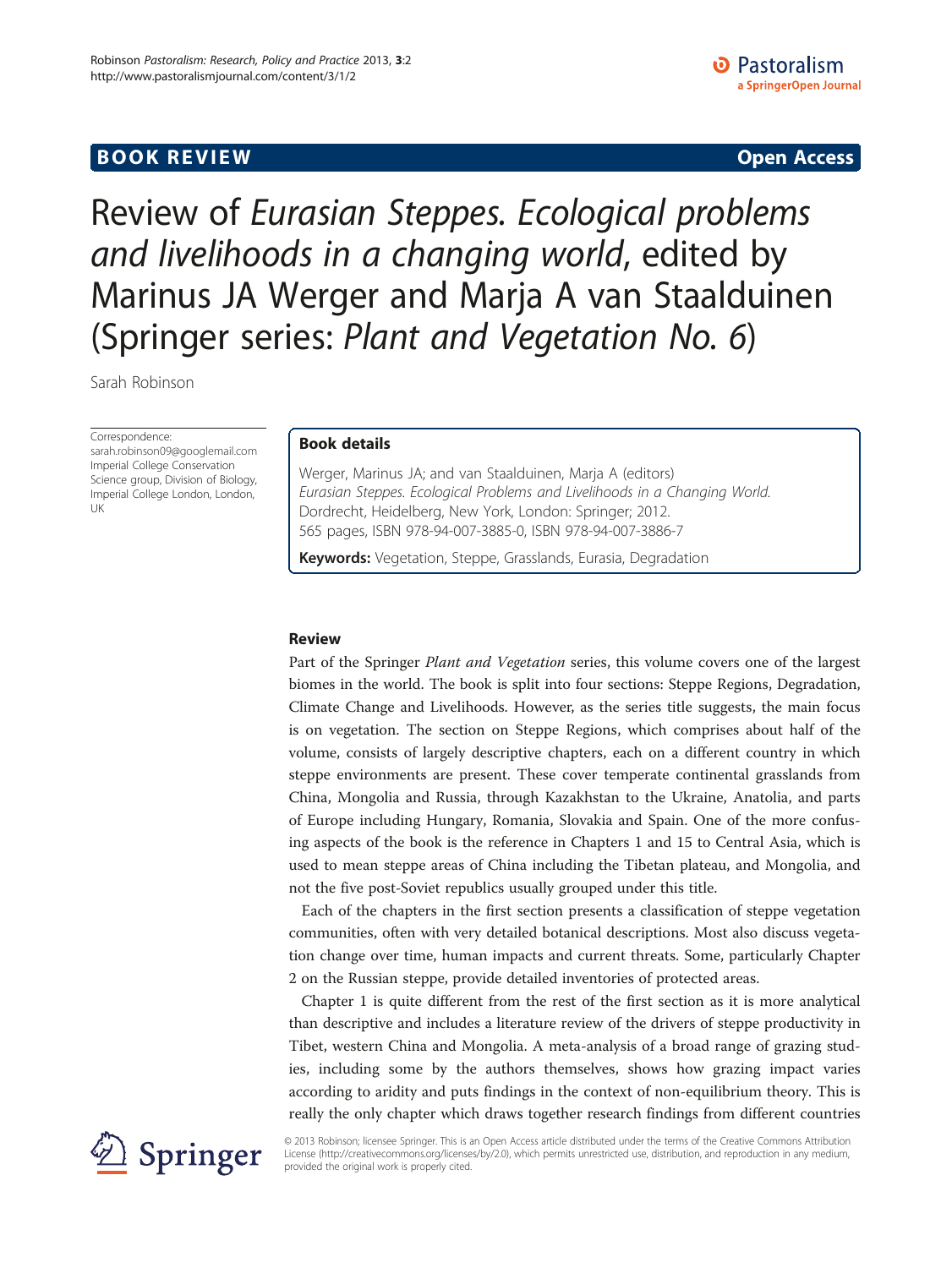to enhance our understanding of steppe systems as a whole. Other chapters are more locally specific.

Change is addressed in different ways - for example, Chapter 4 on Turkey presents a systematic botanical approach to describing how vegetation communities change over time under different types of land use, whilst in Chapter 9 on Spain, change is described in a more general and qualitative manner. Of particular interest is Chapter 7 on Hungary in which historical change and the evolution of each vegetation type is reconstructed from eighteenth century literature, whilst detailed maps from recent studies enable the reader to understand how these changes have resulted in current vegetation distributions. In some of the other studies, exhaustive vegetation descriptions are presented without adequate maps. Spatial or temporal narratives, in other words 'stories', which might render the dense botanical information of more interest to the general reader, are a little thin in some cases.

However, in reading these chapters together, a number of common themes emerge. One of these is how much steppe has been lost and how little is protected. With the notable exception of Mongolia, wherever moisture levels permit, steppe ecosystems have been massively converted to cropland - in Europe, only fragments remain. The greatest changes were comparatively recent; many steppes were uninhabited or used only for grazing until the twentieth century; large scale conversion to cropland occurred in the 1950s and 1960s in Kazakhstan and began only in the eighteenth century in Ukraine; half of Turkey's steppe area has been converted to croplands in the last 50 years. The other major threat discussed, which affects the quality of steppe ecosystems rather than their actual existence, is that of overgrazing. This is described as severe in Inner Mongolia and Turkey and has also become an issue in Mongolia where livestock numbers have doubled in recent years. Most chapters also include sections on other factors affecting steppes such as invasive species, afforestation, urbanisation and fire.

Another common theme emerging from the first section is the reduction in human impacts on steppes in the ex-Soviet sphere since 1991. Where this change took the form of abandonment of cropland, such as in Kazakhstan and Russia, it led to regeneration of steppes and increase in their area. Where it took the form of a loss in grazing such as Romania and Slovakia and some parts of Russia, steppe systems were transformed in other ways. The negative effects on steppe ecosystems of total cessation of grazing are emphasised by almost every author, but very different impacts are reported from place to place. We learn that loss of grazing constitutes an existential threat to European steppes, many of which are relics or outlier zones which are quickly invaded by trees once grazing pressure ceases. In other areas, authors emphasise a loss of diversity or productivity through leaf litter accumulation which inhibits grass germination both physically and, as illustrated by experiments described in Chapter 6, by chemical means also. The trend away from steppe cropping in Kazakhstan and Russia may now be moving into reversal in a 'new virgin lands campaign', the sustainability of which is discussed in Chapter 19.

The second section is a selection of chapters grouped under the heading of Degradation, although this is a little artificial as this topic is discussed in all chapters to some extent, and Chapter 1 (which is not in that section) also treats this topic in detail. This section concentrates more on specific local examples or field studies. Chapter 10 describes studies in Mongolia which have identified common patterns of vegetation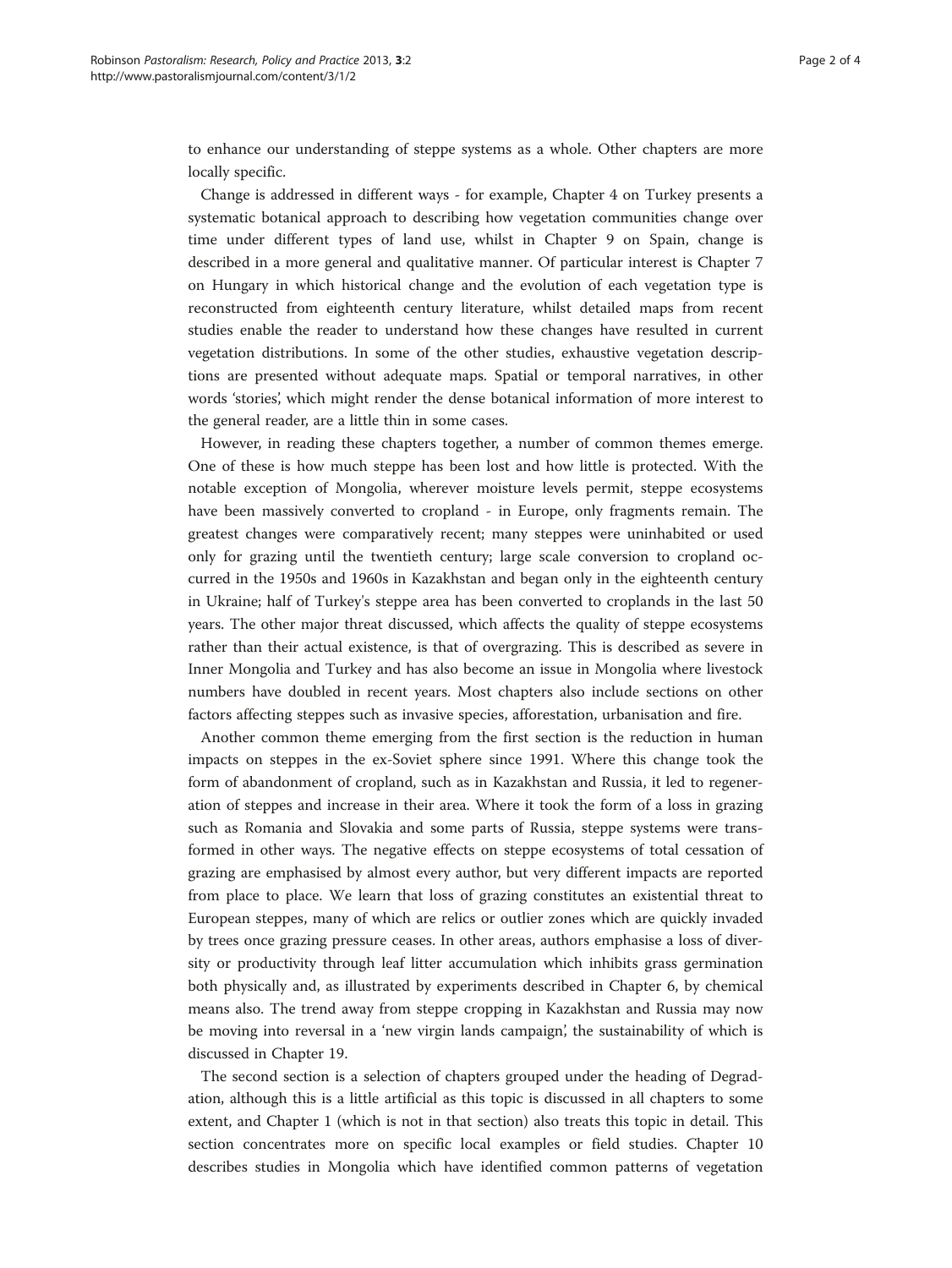responses to grazing which hold across a number of steppe types and associations. The work was conducted along a railway line from which grazing was excluded for 30 or more years. Chapter 11 attempts to identify groups of plants which might be associated with colonisation of mobile dunes in China and which could thus be useful in their stabilisation. The other two chapters in this section focus on steppe ungulates - namely the Saiga antelope in Kalmykia, where a combination of hunting and habitat destruction have caused near extinction, and the happier story of the successful release of Przewalski's horse in Mongolia.

The section on Climate Change includes three studies on vegetation change in Siberia and one on the relationship between vegetation cover and permafrost decline in Mongolia. In Chapter 14, characterisation of vegetation within relic steppe 'islands' over a humidity and temperature gradient allows the authors to describe the kinds of vegetation changes which might be expected under various climate change scenarios. Ecosystem resilience is the theme of Chapter 15 which describes adaptation to long-term cyclical changes in precipitation; the patterns of extreme fluctuation in plant biomass and mass mortality of vertebrates due to drought, fire and loss of watering areas are surprising to readers such as myself who knows little about Siberia.

The section entitled Livelihoods forms less of a coherent whole than other parts of the book; the discussion of pastoral risk management in Mongolia in Chapters 20 and 21, written by a Mongolian herder, is interesting and also complements nicely some of the climate-related chapters which precede them. The other two papers relate more to government policy but do not really address the interaction between these policies and the steppe users themselves. Chapter 18, which pertains to be on steppe management in China, makes not even passing reference to the large body of literature on the impacts of privatisation and enclosure policies on the steppe environment in Inner Mongolia and other parts of China (for example, see Li et al. [2007](#page-3-0); Yan et al. [2005](#page-3-0)). Chapter 19 provides a novel insight into the ideas and attitudes underlying agricultural Russian policy but could perhaps have provided more detail on why land reform and the market economy have not achieved the ends which the authors propose, namely reducing the cropping of steppes in favour of grazing, which is more sustainable and compatible with conservation of steppe ecosystems. Much has been written on Russian land reform and land abandonment in recent years, and remote sensing studies have also attempted to measure its scale (see Prishchepov et al. [2012](#page-3-0) and references therein); again, little of this research is mentioned in the book.

However, we should remember that the book is part of a series on vegetation, and certainly the field botanist or environmental scientist concerned with these steppe ecosystems or interested in their conservation will find a wealth of rich material. As the editors stress in the introduction, most chapters are written by scientists who are from the countries in question and can draw from a wealth of historical literature from non-English sources. The bibliography thus represents an important and useful resource for regional studies on this biome.

#### Competing interests

The author declares that she has no competing interests.

Received: 30 November 2012 Accepted: 3 December 2012 Published: 9 January 2013